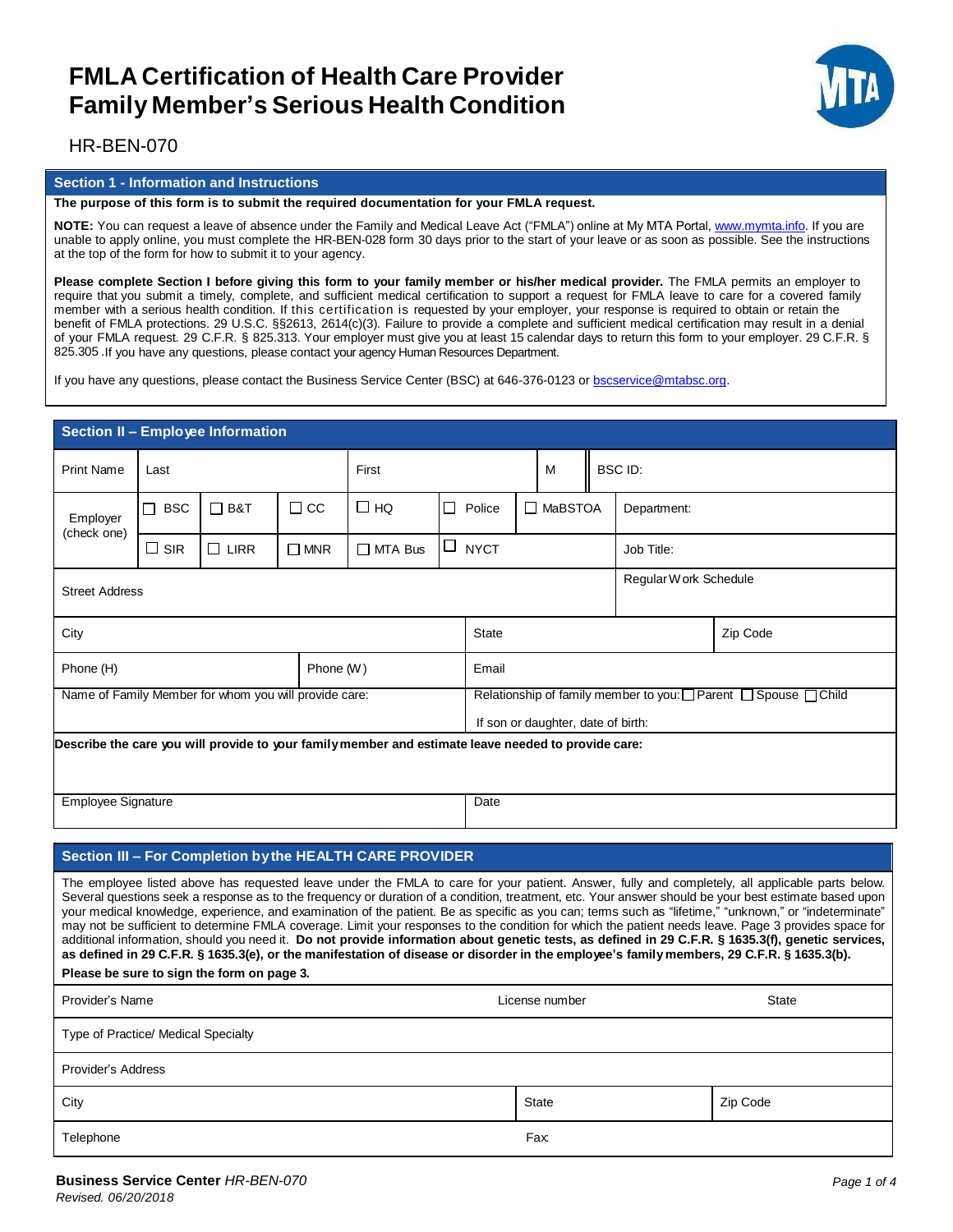

HR-BEN-070

### **PART A: MEDICAL FACTS**

1. Approximate date condition commenced:

Probable duration of condition:

Was the patient admitted for an overnight stay in a hospital, hospice, or residential medical care facility? Let No Let Yes If so, dates of admission:

Date(s) you treated the patient for condition:

Was medication, other than over-the-counter medication, prescribed? \_ No Yes

Will the patient need to have treatment visits at least twice per year due to the condition? No Yes

Was the patient referred to other health care provider(s) for evaluation or treatment (e.g., physical therapist)? No Yes If so, state the nature of such treatments and expected duration of treatment:

2. Is the medical condition pregnancy? No Yes If so, expected delivery date:

3. Describe other relevant medical facts, if any, related to the condition for which the patient needs care (such medical facts may include symptoms, diagnosis, or any regimen of continuing treatment such as the use of specialized equipment):

### **PART B: AMOUNT OF CARE NEEDED**:

When answering these questions, keep in mind that your patient's need for care by the employee seeking leave may include assistance with basic medical, hygienic, nutritional, safety or transportation needs, or the provision of physical or psychological care:

4. Will the patient be incapacitated for a single continuous period of time, including any time for treatment and recovery? No \_\_ Yes

Estimate the beginning and ending dates for the period of incapacity:

During this time, will the patient need care? \_ No Yes

Explain the care needed by the patient and why such care is medically necessary: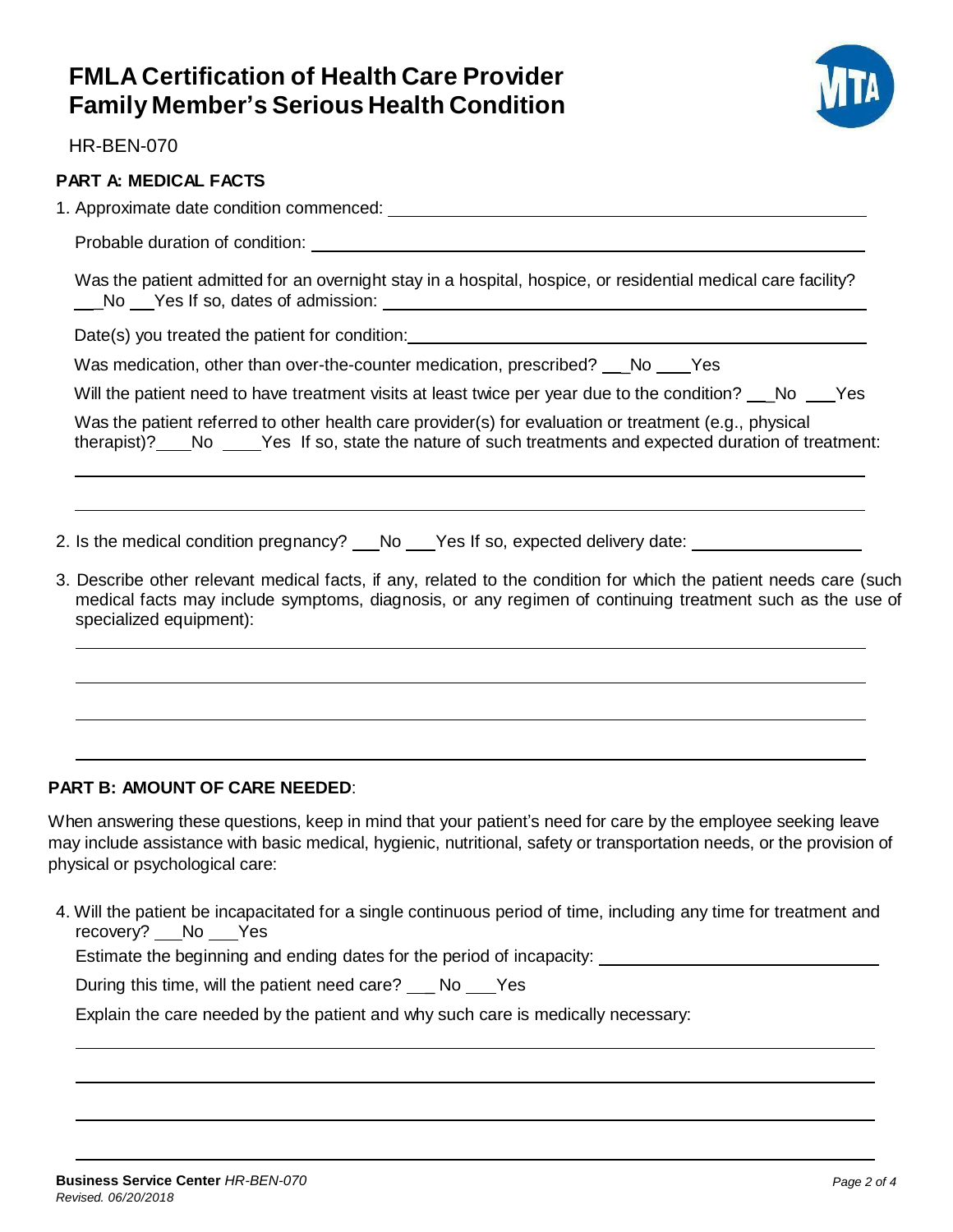

HR-BEN-070

| Estimate treatment schedule, if any, including the dates of any scheduled appointments and the time<br>required for each appointment, including any recovery period:<br>Explain the care needed by the patient, and why such care is medically necessary:<br>6. Will the patient require care on an intermittent or reduced schedule basis, including any time for recovery?<br>______No _____Yes<br>Estimate the hours the patient needs care on an intermittent basis, if any:<br>hour(s) per day; days per week from ________________through ____________________<br>Explain the care needed by the patient, and why such care is medically necessary:<br>7. Will the condition cause episodic flare-ups periodically preventing the patient from participating in normal<br>daily activities? ____ No ____ Yes<br>Based upon the patient's medical history and your knowledge of the medical condition, estimate the<br>frequency of flare-ups and the duration of related incapacity that the patient may have over the next 6<br>months (e.g., 1 episode every 3 months lasting 1-2 days):<br>Frequency: _____times per _____week(s) _____month(s)<br>Duration: hours or ____day(s) per episode |
|-------------------------------------------------------------------------------------------------------------------------------------------------------------------------------------------------------------------------------------------------------------------------------------------------------------------------------------------------------------------------------------------------------------------------------------------------------------------------------------------------------------------------------------------------------------------------------------------------------------------------------------------------------------------------------------------------------------------------------------------------------------------------------------------------------------------------------------------------------------------------------------------------------------------------------------------------------------------------------------------------------------------------------------------------------------------------------------------------------------------------------------------------------------------------------------------------------|
|                                                                                                                                                                                                                                                                                                                                                                                                                                                                                                                                                                                                                                                                                                                                                                                                                                                                                                                                                                                                                                                                                                                                                                                                       |
|                                                                                                                                                                                                                                                                                                                                                                                                                                                                                                                                                                                                                                                                                                                                                                                                                                                                                                                                                                                                                                                                                                                                                                                                       |
|                                                                                                                                                                                                                                                                                                                                                                                                                                                                                                                                                                                                                                                                                                                                                                                                                                                                                                                                                                                                                                                                                                                                                                                                       |
|                                                                                                                                                                                                                                                                                                                                                                                                                                                                                                                                                                                                                                                                                                                                                                                                                                                                                                                                                                                                                                                                                                                                                                                                       |
|                                                                                                                                                                                                                                                                                                                                                                                                                                                                                                                                                                                                                                                                                                                                                                                                                                                                                                                                                                                                                                                                                                                                                                                                       |
|                                                                                                                                                                                                                                                                                                                                                                                                                                                                                                                                                                                                                                                                                                                                                                                                                                                                                                                                                                                                                                                                                                                                                                                                       |
|                                                                                                                                                                                                                                                                                                                                                                                                                                                                                                                                                                                                                                                                                                                                                                                                                                                                                                                                                                                                                                                                                                                                                                                                       |
|                                                                                                                                                                                                                                                                                                                                                                                                                                                                                                                                                                                                                                                                                                                                                                                                                                                                                                                                                                                                                                                                                                                                                                                                       |
|                                                                                                                                                                                                                                                                                                                                                                                                                                                                                                                                                                                                                                                                                                                                                                                                                                                                                                                                                                                                                                                                                                                                                                                                       |
|                                                                                                                                                                                                                                                                                                                                                                                                                                                                                                                                                                                                                                                                                                                                                                                                                                                                                                                                                                                                                                                                                                                                                                                                       |
| Does the patient need care during these flare-ups? _____No _____Yes                                                                                                                                                                                                                                                                                                                                                                                                                                                                                                                                                                                                                                                                                                                                                                                                                                                                                                                                                                                                                                                                                                                                   |
| Explain the care needed by the patient, and why such care is medically necessary:                                                                                                                                                                                                                                                                                                                                                                                                                                                                                                                                                                                                                                                                                                                                                                                                                                                                                                                                                                                                                                                                                                                     |
|                                                                                                                                                                                                                                                                                                                                                                                                                                                                                                                                                                                                                                                                                                                                                                                                                                                                                                                                                                                                                                                                                                                                                                                                       |
|                                                                                                                                                                                                                                                                                                                                                                                                                                                                                                                                                                                                                                                                                                                                                                                                                                                                                                                                                                                                                                                                                                                                                                                                       |
|                                                                                                                                                                                                                                                                                                                                                                                                                                                                                                                                                                                                                                                                                                                                                                                                                                                                                                                                                                                                                                                                                                                                                                                                       |

#### **Section IV – Signature of Health Care Provider**

*I do hereby certify that to the best of my knowledge the above information is true and correct.*

Signature Date **Date of the Date of the Contract of the Contract of the Contract of Contract of Contract of Contract of Contract of Contract of Contract of Contract of Contract of Contract of Contract of Contract of Contra**